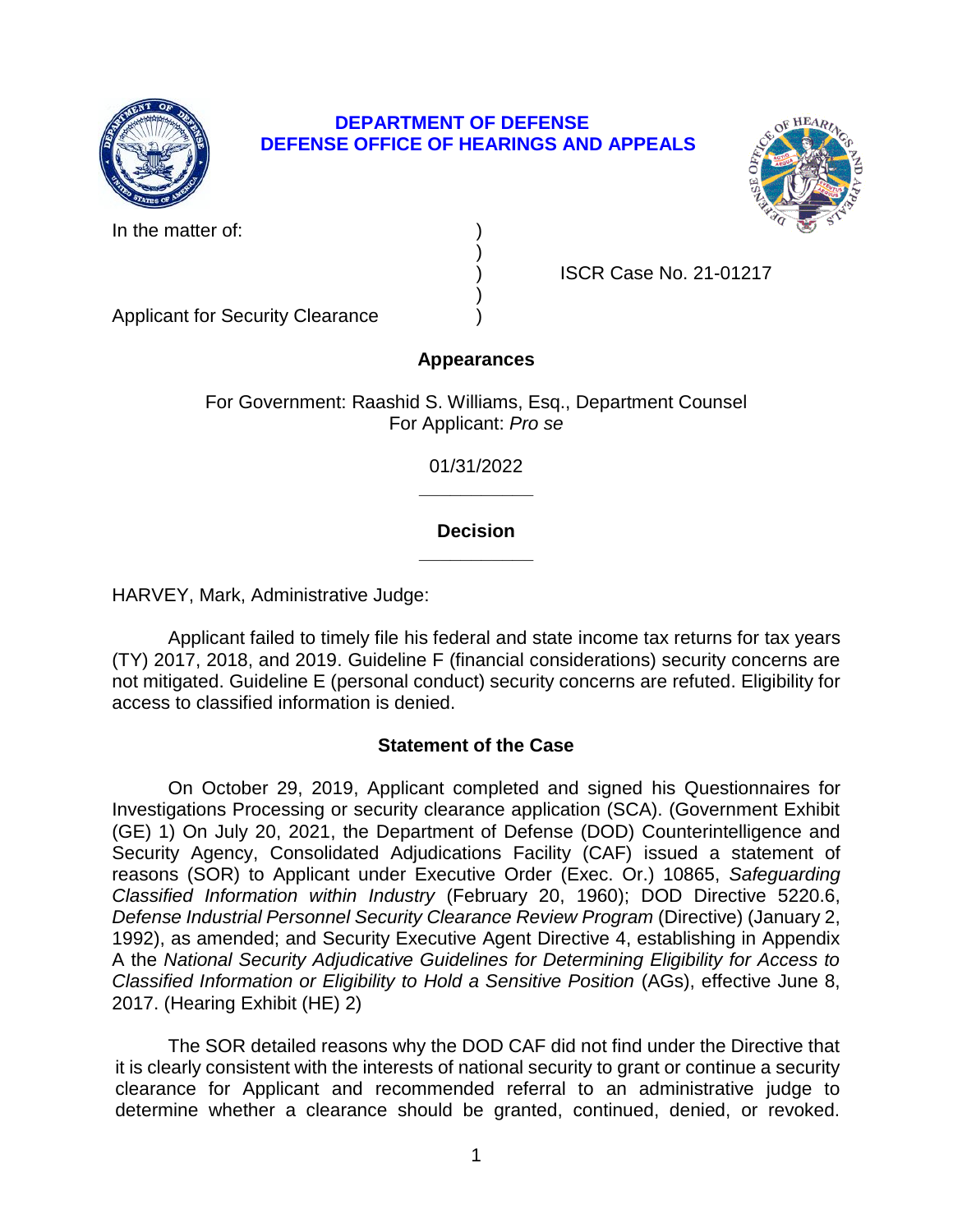Specifically, the SOR set forth security concerns arising under Guidelines F and E. (HE 2) Applicant provided an undated response to the SOR. (HE 3)

 4, 2021, the case was assigned to me. On November 2, 2021, Applicant agreed to a security clearance hearing on December 2, 2021. (AE 1A) On November 24, 2021, DOHA issued a notice of hearing, setting the hearing for December 2, 2021. (HE 1) His hearing was held as scheduled in the vicinity of Arlington, Virginia using the Microsoft Teams video teleconference system. (Id.) Applicant was located overseas. On September 23, 2021, Department Counsel was ready to proceed. On October

 objection or comment about the exhibits pertained to his enrollment in a credit repair During the hearing, Department Counsel offered six exhibits, and Applicant's only service. (Tr. 17-18) Government Exhibits (GE) 1-6 were admitted into evidence. (Tr. 19)

 On December 15, 2021, DOHA received a transcript of the hearing. Applicant provided two documents after his hearing, and they were admitted into evidence without objection. (Applicant Exhibit (AE) A-AE B) The record closed on January 10, 2022. (Tr. 26, 49; AE B)

Some details were excluded to protect Applicant's right to privacy. Specific information is available in the cited exhibits and transcript.

## **Findings of Fact**

 In Applicant's SOR response, he admitted the SOR allegations in part. (HE 3) He also provided explanations with supporting documentation. His admissions are accepted as findings of fact. Additional findings follow.

 he graduated from high school, and he has about 100 college credits. (Tr. 7) He served in the Air Force from 1989 to 2015. (Tr. 7) His first nine years were on active duty, and the remainder was in the National Guard and Reserve. (Tr. 7) He was a staff sergeant (E-5) when he honorably retired from the Air Force. (Tr. 39; AE A at 16, 21) He is not receiving a pension from the Department of Veterans Affairs. (Tr. 8) He was married from 1999 to 2019, and his two children are ages 10 and 19. (Tr. 9) He is currently working Applicant is a 50-year-old supervisor of structures technicians. (Tr. 6, 43) In 1989, overseas. (Tr. 20)

## **Financial Considerations**

Applicant indicated confusion during his divorce caused financial issues. (Tr. 19- 20) He learned he had delinquent debts when he had his Office of Personnel Management (OPM) personal subject interview. (Tr. 25) He promised to endeavor to get his finances back on track. (Tr. 20) He enrolled in a credit repair service to dispute negative entries on his credit report. (AE A) The credit repair service was successful in obtaining removal of several negative entries from his credit report. (AE A at 3-4, 25-32; AE B at 3-4) He received some financial counseling from the credit repair service. (Tr. 37)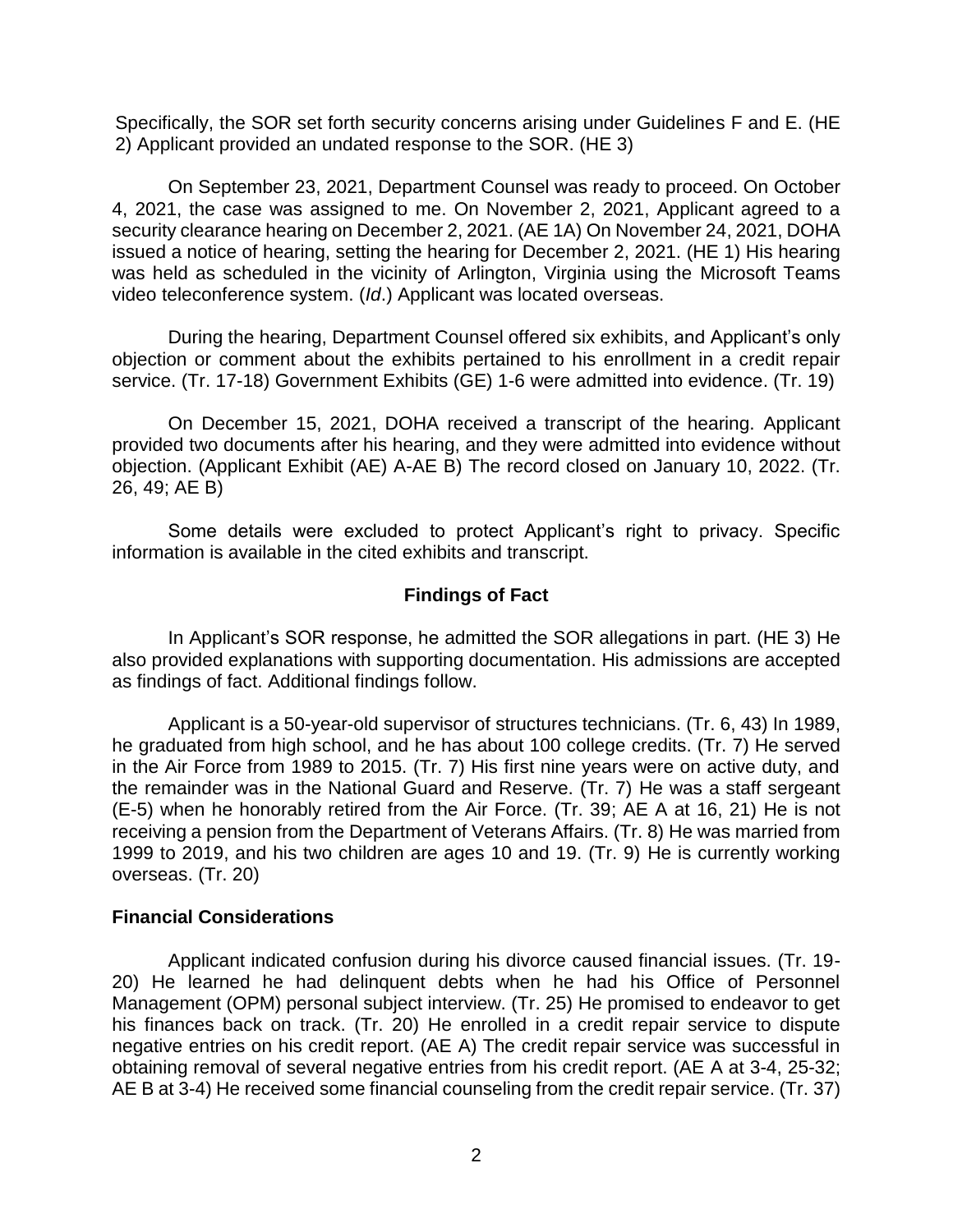SOR ¶ 1.a alleges Applicant had a child-support debt of \$6,312 placed for collection. His child support payments were supposed to be paid automatically from his pay. (Tr. 22-23) He pays \$1,162 monthly for child support. (Tr. 23) In February 2021, he learned his child-support account was delinquent. (Tr. 22) On February 4, 2021, he paid \$2,641, and on February 5, 2021, he paid \$2,641, for a total of \$5,282. (AE A at 33-34) \$581. (AE A at 19) Applicant said he believed his child support account is now current. (Tr. 22-23) The collection entry for child support was removed from his Equifax credit His December 9, 2021 bi-weekly income statement shows his child support allotment of report in October 2021. (AE A at 29)

SOR ¶ 1.b alleges Applicant had a debt resulting from an apartment lease for \$1,151 placed for collection. He learned the debt was delinquent in February 2021. (Tr. 24) On August 2, 2021, the creditor acknowledged receipt for \$1,062 and indicated the account was "paid in full." (Tr. 24; SOR response at 2; AE A at 17-18)

 SOR ¶¶ 1.c and 1.d allege Applicant failed to timely file his federal and state income tax returns for TYs 2017, 2018, and 2019. All tax information is rounded to the nearest \$100. From August 2014 to April 2017, Applicant was deployed to the Middle East. (Tr. 26; AE B) He believed his former spouse was preparing and filing his tax returns. (Tr. 26) His spouse told Applicant that she filed their tax returns. (Tr. 27) He subsequently learned his tax returns were not filed, and he said he filed his federal and state tax returns in March or April of 2021. (Tr. 27-28) On June 29, 2021, the IRS wrote Applicant and informed him his TYs 2017 and 2018 federal income tax returns could not be located. (GE 3 at 21, 25; AE B)

 On March 8, 2021, Applicant filed his federal income tax return for TY 2019. (GE 3 at 15) His AGI was \$69,200; his federal income tax was \$8,400; and on April 12, 2021, the IRS notified him that he owed about \$800 for TY 2019. A note written on the IRS notice indicates the debt was paid on June 9, 2021. (*Id*.; AE A at 23/) Applicant's monthly gross income is about \$11,500. (Tr. 31; AE A at 19) His monthly net remainder is about \$5,000. (Tr. 33-34) He has about \$19,000 in his savings account. (Tr. 34) He is investing in real estate. (Tr. 38)

 I requested that Applicant provide the IRS tax transcripts for the previous five years. (Tr. 41) I also requested that he provide information from the state tax authority about his taxes. (Tr. 42) He said he was going to show "due diligence" and provide the tax transcripts and tax documents. (Tr. 44) He did not provide the additional tax documentation after his hearing. (AE B) He did not establish that he filed his federal or state income tax returns or paid his federal and state taxes for TYs 2017 and 2018. (AE B)

#### **Personal Conduct**

 Applicant was focused on his mother's health because she suffered from cancer from overseas in 2017, and his mother died in February 2018. (Tr. 29-30) On October 29, 2019, Applicant indicated in his SCA that he timely filed his federal and state income tax for about 30 months, and he was not thinking about taxes. (Tr. 29-30) Applicant returned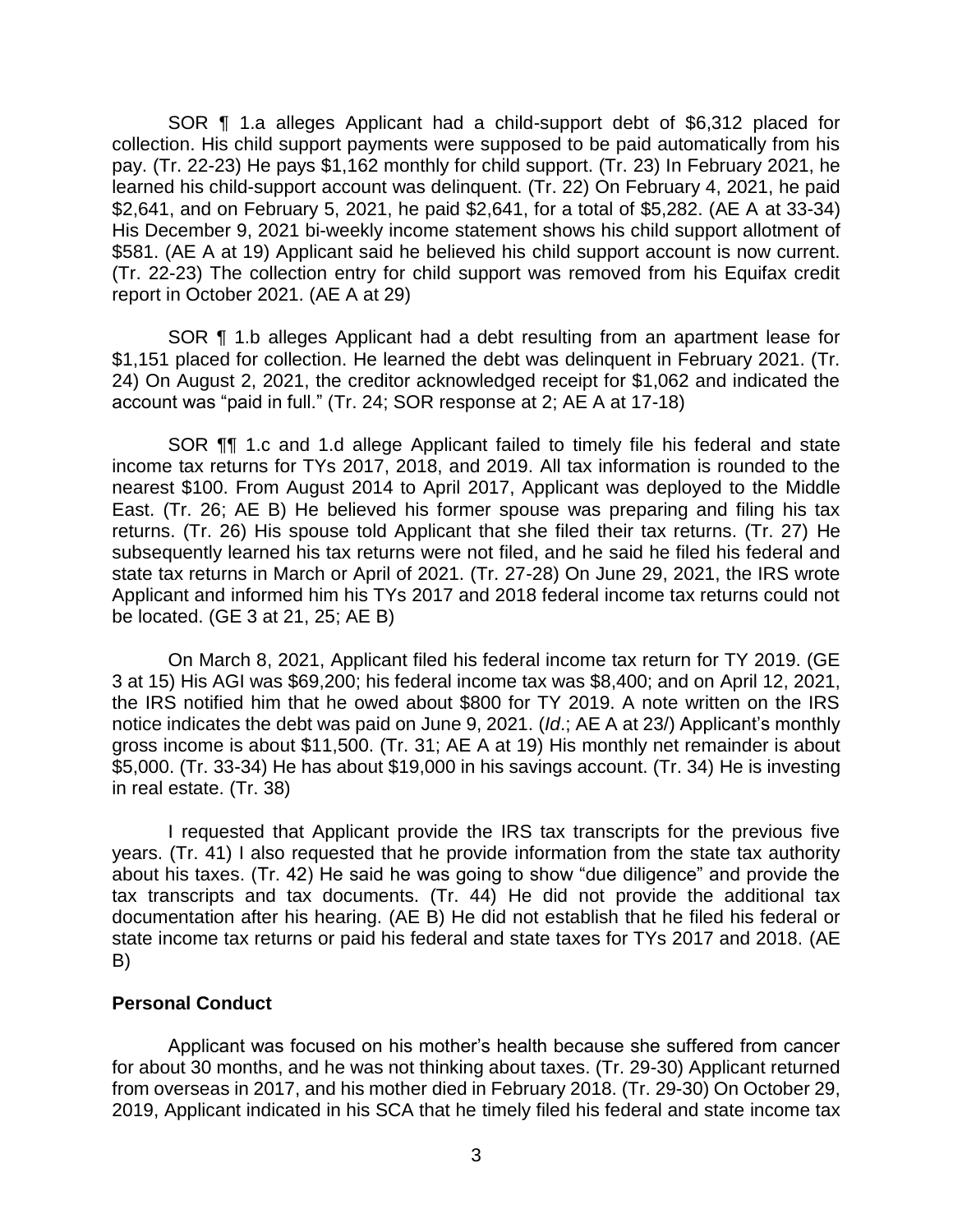returns for the previous seven years. (SOR  $\P$  2.a; GE 1 at 32) He did not disclose that he failed to file his federal and state income tax returns for TYs 2017 and 2018. (SOR ¶ 2.a; GE 1)

 On December 16, 2019, Applicant volunteered in his Office of Personnel and 2019 had not been filed due to divorce proceedings. (GE 3 at 9) In his May 24, 2021 response to DOHA interrogatories, he disclosed that he had not filed his TY 2017 and 2018 federal and state income tax returns; however, he said his TY 2019 federal and Management (OPM) interview that his federal and state income tax returns for TYs 2018 state income tax returns were filed in February 2021. (GE 3 at 11, 14)

 Applicant said his failure to disclose that he had not filed his TYs 2017 and 2018 federal and state tax returns on his SCA was due to being unaware that his tax returns were not filed. (Tr. 28) He believed his spouse had filed his tax returns, and he trusted her. (Tr. 28-29) He was not divorced until October 2019. (Tr. 29)

### **Character Evidence**

 Applicant's Air Force (AF) primary specialty was aircraft structural maintenance journeyman. (AE A at 16) His AF records indicate he has the following awards and citations: AF Achievement Medal; AF Outstanding Unit Award with 1 Bronze Oak Leaf Cluster; AF Good Conduct Medal with 1 Bronze Oak Leaf Cluster; National Defense Service Medal; AF Overseas Long Tour Ribbon with 1 Bronze Oak Leaf Cluster; AF Longevity Service Award Ribbon with 1 Bronze Oak Leaf Cluster; NCO Professional Military Education Graduate Ribbon; and AF Training Ribbon. (AE A at 16) While in the Air Force, he completed four years and nine months of foreign service and numerous training courses. (AE A at 16)

#### **Policies**

 The U.S. Supreme Court has recognized the substantial discretion of the Executive Branch in regulating access to information pertaining to national security emphasizing, "no one has a 'right' to a security clearance." *Department of the Navy v. Egan*, 484 U.S. 518, 528 (1988). As Commander in Chief, the President has the authority to control access to information bearing on national security and to determine whether an individual is sufficiently trustworthy to have access to such information." *Id*. at 527. The President has authorized the Secretary of Defense or his designee to grant applicant's eligibility for access to classified information "only upon a finding that it is clearly consistent with the national interest to do so." Exec. Or. 10865, *Safeguarding Classified Information within Industry* § 2 (Feb. 20, 1960), as amended.

 Eligibility for a security clearance is predicated upon the applicant meeting the criteria contained in the adjudicative guidelines. These guidelines are not inflexible rules of law. Instead, recognizing the complexities of human behavior, these guidelines are applied in conjunction with an evaluation of the whole person. An administrative judge's overarching adjudicative goal is a fair, impartial, and commonsense decision. An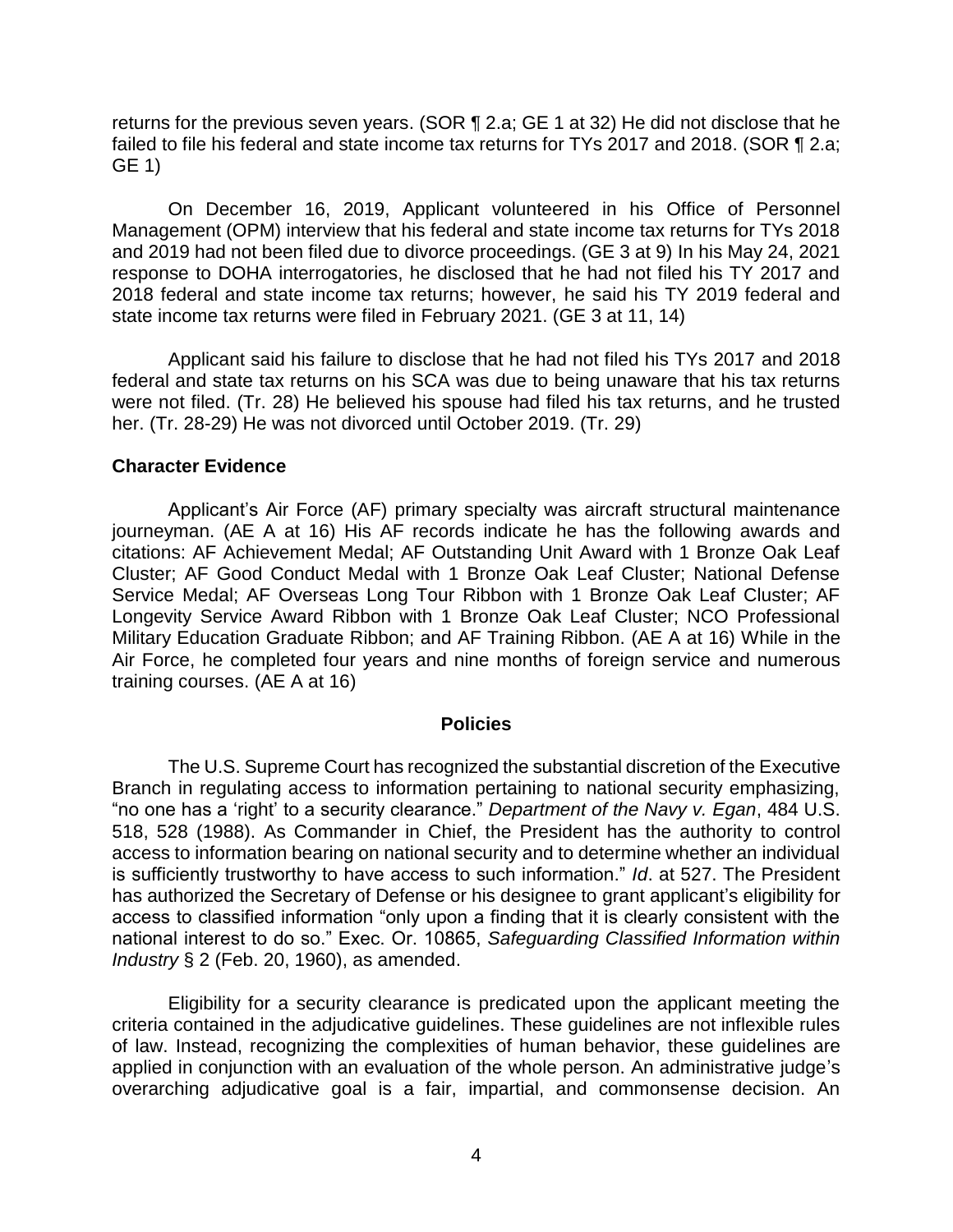administrative judge must consider all available, reliable information about the person, past and present, favorable and unfavorable.

 The Government reposes a high degree of trust and confidence in persons with access to classified information. This relationship transcends normal duty hours and endures throughout off-duty hours. Decisions include, by necessity, consideration of the possible risk the applicant may deliberately or inadvertently fail to safeguard classified information. Such decisions entail a certain degree of legally permissible extrapolation about potential, rather than actual, risk of compromise of classified information. Clearance decisions must be "in terms of the national interest and shall in no sense be a determination as to the loyalty of the applicant concerned." *See* Exec. Or. 10865 § 7. Thus, nothing in this decision should be construed to suggest that it is based, in whole or in part, on any express or implied determination about applicant's allegiance, loyalty, or patriotism. It is merely an indication the applicant has not met the strict guidelines the President, Secretary of Defense, and Director of National Intelligence have established for issuing a clearance.

 Initially, the Government must establish, by substantial evidence, conditions in the personal or professional history of the applicant that may disqualify the applicant from being eligible for access to classified information. The Government has the burden of establishing controverted facts alleged in the SOR. *See Egan*, 484 U.S. at 531. "Substantial evidence" is "more than a scintilla but less than a preponderance." *See v. Washington Metro. Area Transit Auth.*, 36 F.3d 375, 380 (4th Cir. 1994). The guidelines presume a nexus or rational connection between proven conduct under any of the criteria listed therein and an applicant's security suitability. *See* ISCR Case No. 95-0611 at 2 (App. Bd. May 2, 1996).

 Once the Government establishes a disqualifying condition by substantial evidence, the burden shifts to the applicant to rebut, explain, extenuate, or mitigate the facts. Directive ¶ E3.1.15. An applicant "has the ultimate burden of demonstrating that it is clearly consistent with the national interest to grant or continue his security clearance." ISCR Case No. 01-20700 at 3 (App. Bd. Dec. 19, 2002). The burden of disproving a mitigating condition never shifts to the Government. *See* ISCR Case No. 02-31154 at 5 (App. Bd. Sep. 22, 2005). "[S]ecurity clearance determinations should err, if they must, on the side of denials." *Egan*, 484 U.S. at 531; *see* AG ¶ 2(b).

#### **Analysis**

#### **Financial Considerations**

AG ¶ 18 articulates the security concern for financial problems:

Failure to live within one's means, satisfy debts, and meet financial obligations may indicate poor self-control, lack of judgment, or unwillingness to abide by rules and regulations, all of which can raise questions about an individual's reliability, trustworthiness, and ability to protect classified or sensitive information. Financial distress can also be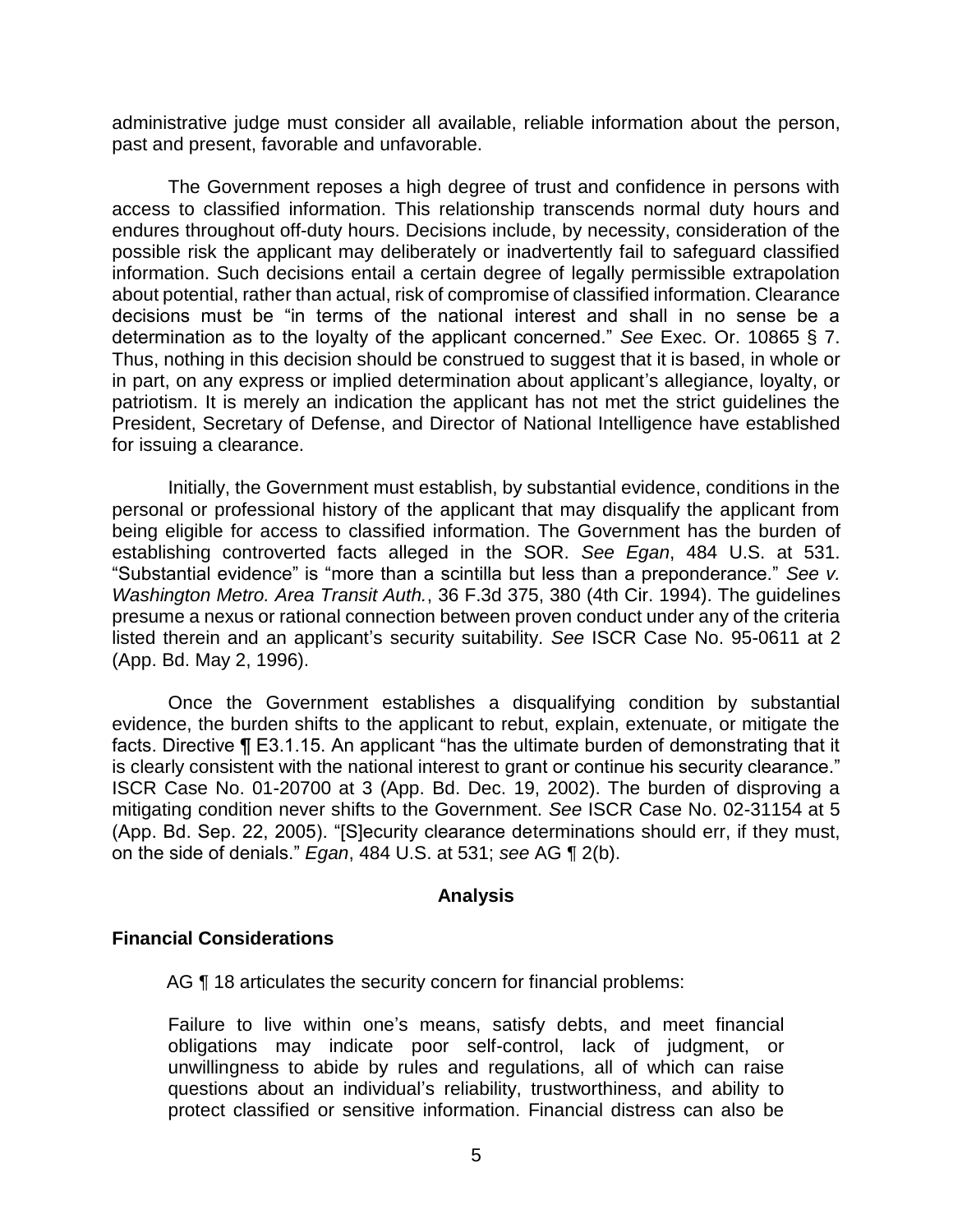caused or exacerbated by, and thus can be a possible indicator of, other issues of personnel security concern such as excessive gambling, mental health conditions, substance misuse, or alcohol abuse or dependence. An individual who is financially overextended is at greater risk of having to engage in illegal or otherwise questionable acts to generate funds.

 The Appeal Board explained the scope and rationale for the financial considerations security concern in ISCR Case No. 11-05365 at 3 (App. Bd. May 1, 2012) (citation omitted) as follows:

This concern is broader than the possibility that an applicant might knowingly compromise classified information in order to raise money in satisfaction of his or her debts. Rather, it requires a Judge to examine the totality of an applicant's financial history and circumstances. The Judge must consider pertinent evidence regarding the applicant's self-control, judgment, and other qualities essential to protecting the national secrets as well as the vulnerabilities inherent in the circumstances. The Directive presumes a nexus between proven conduct under any of the Guidelines and an applicant's security eligibility.

AG **[10]** 19 includes three disqualifying conditions that could raise a security concern and may be disqualifying in this case: "(a) inability to satisfy debts"; "(c) a history of not meeting financial obligations"; and "(f) failure to file or fraudulently filing annual Federal, state, or local income tax returns or failure to pay annual Federal, state, or local income tax as required." In ISCR Case No. 08-12184 at 7 (App. Bd. Jan. 7, 2010), the Appeal Board explained:

It is well-settled that adverse information from a credit report can normally meet the substantial evidence standard and the government's obligations under [Directive] ¶ E3.1.14 for pertinent allegations. At that point, the burden shifts to applicant to establish either that [he or] she is not responsible for the debt or that matters in mitigation apply.

 19(a), 19(c), and 19(f) requiring additional inquiry about the possible applicability of (internal citation omitted). The record establishes the disqualifying conditions in AG ¶¶ mitigating conditions. Additional discussion of the disqualifying conditions is contained in the mitigation section, *infra*.

The financial considerations mitigating conditions under AG ¶ 20 are as follows:

(a) the behavior happened so long ago, was so infrequent, or occurred under such circumstances that it is unlikely to recur and does not cast doubt on the individual's current reliability, trustworthiness, or good judgment;

 (b) the conditions that resulted in the financial problem were largely beyond the person's control (e.g., loss of employment, a business downturn, unexpected medical emergency, a death, divorce or separation, clear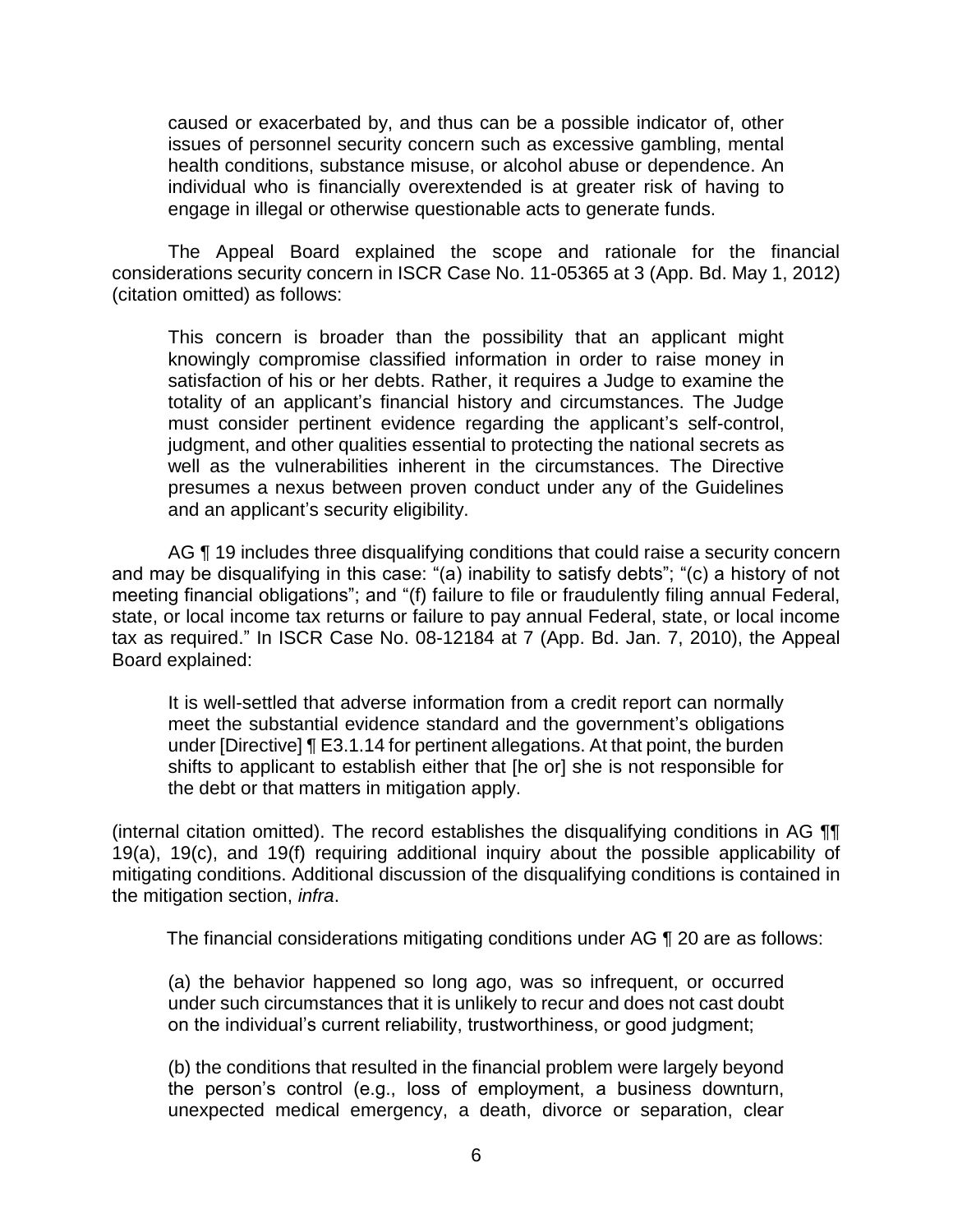victimization by predatory lending practices, or identity theft), and the individual acted responsibly under the circumstances;

(c) the individual has received or is receiving financial counseling for the problem from a legitimate and credible source, such as a non-profit credit counseling service, and there are clear indications that the problem is being resolved or is under control;

(d) the individual initiated and is adhering to a good-faith effort to repay overdue creditors or otherwise resolve debts;

(e) the individual has a reasonable basis to dispute the legitimacy of the past-due debt which is the cause of the problem and provides documented proof to substantiate the basis of the dispute or provides evidence of actions to resolve the issue;

(f) the affluence resulted from a legal source of income; and

 (g) the individual has made arrangements with the appropriate tax authority to file or pay the amount owed and is in compliance with those arrangements.

In ISCR Case No. 10-04641 at 4 (App. Bd. Sept. 24, 2013), the DOHA Appeal Board explained Applicant's responsibility for proving the applicability of mitigating conditions as follows:

Once a concern arises regarding an Applicant's security clearance eligibility, there is a strong presumption against the grant or maintenance of a security clearance. *See Dorfmont v. Brown*, 913 F. 2d 1399, 1401 (9th Cir. 1990), *cert. denied*, 499 U.S. 905 (1991). After the Government presents evidence raising security concerns, the burden shifts to the applicant to rebut or mitigate those concerns. *See* Directive ¶ E3.1.15. The standard applicable in security clearance decisions is that articulated in *Egan*, *supra*. "Any doubt concerning personnel being considered for access to classified information will be resolved in favor of the national security." Directive, Enclosure 2 ¶ 2(b).

Applicant paid or brought the two debts in SOR **[1]** 1.a and 1.b to current status. SOR **¶** 1.a and 1.b are mitigated.

 Applicant failed to timely file his federal income tax returns for TYs 2017, 2018, and 2019. A willful failure to timely make (means complete and file with the IRS) a federal income tax return is a misdemeanor-level federal criminal offense. Title 26 U.S.C. § 7203, willful failure to file return, supply information, or pay tax, reads:

Any person . . . required by this title or by regulations made under authority thereof to make a return, keep any records, or supply any information, who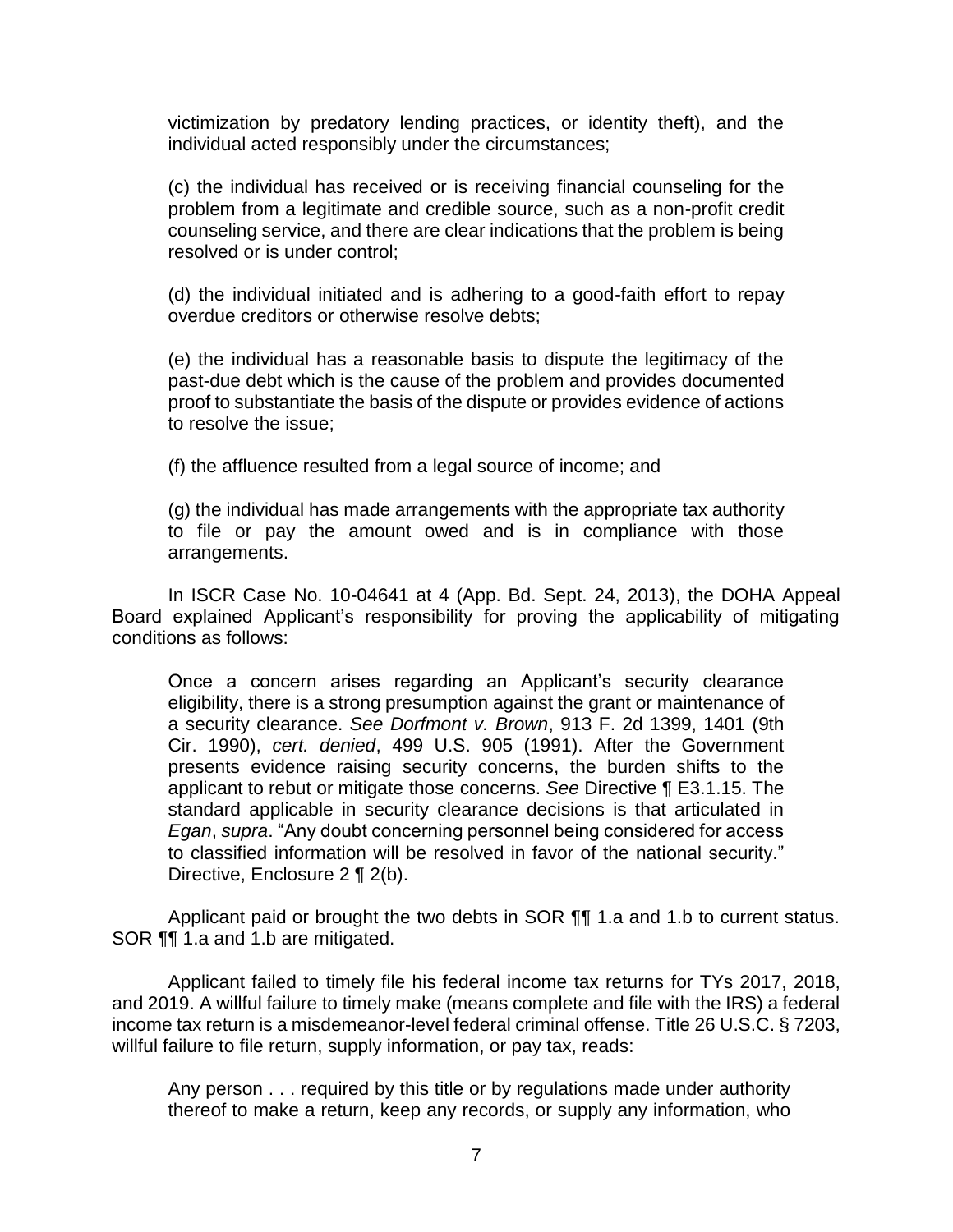willfully fails to . . . make such return, keep such records, or supply such information, at the time or times required by law or regulations, shall, in addition to other penalties provided by law, be guilty of a misdemeanor . . . .

A willful failure to make return, keep records, or supply information when required, is a misdemeanor without regard to the existence of any tax liability. *Spies v. United States*, 317 U.S. 492 (1943); *United States v. Walker*, 479 F.2d 407 (9th Cir. 1973); *United States v. McCabe*, 416 F.2d 957 (7th Cir. 1969); *O'Brien v. United States*, 51 F.2d 193 (7th Cir. 1931). For purposes of this decision, I am not weighing Applicant's failure to timely file his federal income tax returns against him as crimes. In regard to the failure to timely file federal income tax returns, the DOHA Appeal Board has commented:

Failure to file tax returns suggests that an applicant has a problem with complying with well-established governmental rules and systems. Voluntary compliance with such rules and systems is essential for protecting classified information. ISCR Case No. 01-05340 at 3 (App. Bd. Dec. 20, 2002). As we have noted in the past, a clearance adjudication is not directed at collecting debts. *See, e.g.*, ISCR Case No. 07-08049 at 5 (App. Bd. Jul. 22, 2008). By the same token, neither is it directed toward *inducing an applicant to file tax*  returns. Rather, it is a proceeding aimed at evaluating an applicant's judgment and reliability. *Id*. A person who fails repeatedly to fulfill his or her legal obligations does not demonstrate the high degree of good judgment and reliability required of those granted access to classified information. *See, e.g.*, ISCR Case No. 14-01894 at 5 (App. Bd. Aug. 18, 2015). *See Cafeteria & Restaurant Workers Union Local 473 v. McElroy*, 284 F.2d 173, 183 (D.C. Cir. 1960), *aff'd*, 367 U.S. 886 (1961).

ISCR Case No. 14-04437 at 3 (App. Bd. Apr. 15, 2016) (emphasis in original). *See* ISCR Case No. 15-01031 at 4 (App. Bd. June 15, 2016) (citations omitted); ISCR Case No. 14- 05476 at 5 (App. Bd. Mar. 25, 2016) (citing ISCR Case No. 01-05340 at 3 (App. Bd. Dec. 20, 2002)); ISCR Case No. 14-01894 at 4-5 (App. Bd. Aug. 18, 2015). The Appeal Board clarified that even in instances where an "[a]pplicant has purportedly corrected [his or her] federal tax problem, and the fact that [applicant] is now motivated to prevent such problems in the future, does not preclude careful consideration of [a]pplicant's security worthiness in light of [his or her] longstanding prior behavior evidencing irresponsibility" including a failure to timely file federal income tax returns. *See* ISCR Case No. 15-01031 at 3 & n.3 (App. Bd. June 15, 2016) (characterizing "no harm, no foul" approach to an applicant's course of conduct and employing an "all's well that ends well" analysis as inadequate to support approval of access to classified information with focus on timing of filing of tax returns after receipt of the SOR).

 In ISCR Case No. 15-01031 (App. Bd. June 15, 2016), the Appeal Board explained that in some situations, even if no taxes are owed when tax returns are not timely filed, grant of access to classified information is inappropriate. In ISCR Case No. 15-1031 (App. Bd. June 15, 2016) the applicant filed his 2011 federal income tax return in December 2013, his 2012 federal tax return in September 2014, and his 2013 federal tax return in October 2015. He received federal tax refunds of at least \$1,000 for each year.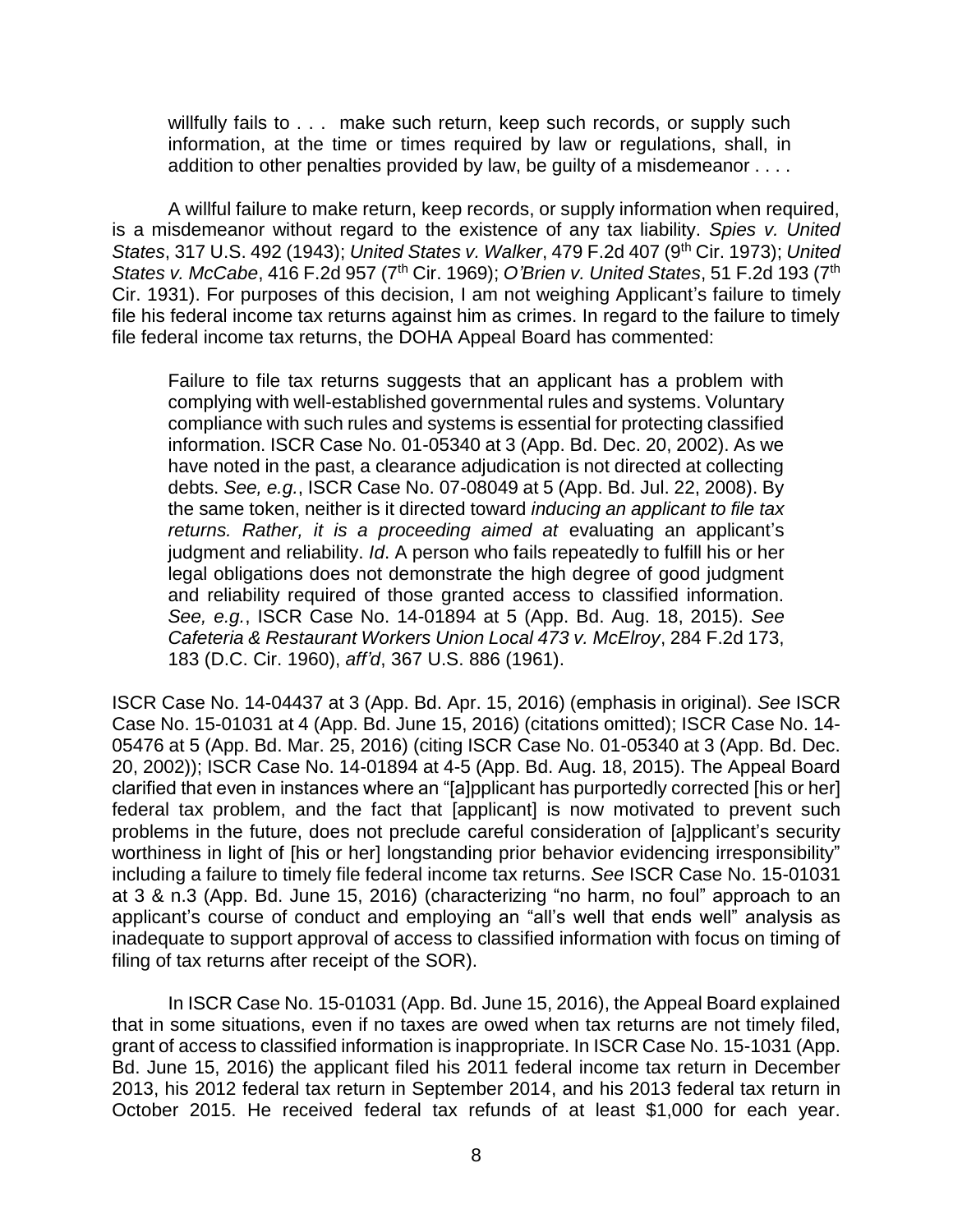Nevertheless, the Appeal Board reversed the Administrative Judge's decision to grant access to classified information.

 In ISCR Case No. 15-06440 at 4 (App. Bd. Dec. 26, 2017) the Appeal Board reversed the grant of a security clearance, discussed how AG ¶ 20(g) applied, and noted:

The timing of the resolution of financial problems is an important factor in evaluating an applicant's case for mitigation because an applicant who begins to resolve financial problems only after being placed on notice that his clearance was in jeopardy may lack the judgment and self-discipline to follow rules and regulations over time or when there is no immediate threat to his own interests. In this case, Applicant's filing of his Federal income tax returns for 2009-2014 after submitting his SCA, undergoing his background interview, or receiving the SOR undercuts the weight such remedial action might otherwise merit.

Applicant provided some important evidence of mitigation under AG  $\P$  20(g) because he filed his FY 2019 federal tax return, and he paid his overdue federal taxes for that tax year in 2021. The death of his mother in 2018, his deployment overseas, and his divorce in 2019 contributed to his failure to timely file his tax returns for TYs 2017 and 2018. Applicant did not provide IRS tax transcripts or copies of his federal income tax returns for TYs 2017 and 2018, and I conclude he has not proven that he filed his federal and state tax returns for those two years. He did not provide copies of any correspondence sent to the IRS or his employers seeking copies of IRS income transcripts or W-2s. He did not prove that he was unable to make greater progress sooner filing his federal and state income tax returns for TYs 2017 and 2018. Applicant failed to establish mitigation of financial considerations security concerns.

## **Personal Conduct**

AG ¶ 15 explains why personal conduct is a trustworthiness concern stating:

Conduct involving questionable judgment, lack of candor, dishonesty, or unwillingness to comply with rules and regulations can raise questions about an individual's reliability, trustworthiness, and ability to protect classified or sensitive information. Of special interest is any failure to cooperate or provide truthful and candid answers during national security investigative or adjudicative processes.

AG  $\P$  16 lists one condition that could raise a trustworthiness concern and may be disqualifying in this case:

(a) deliberate omission, concealment, or falsification of relevant facts from any personnel security questionnaire, personal history statement, or similar form used to conduct investigations, determine employment qualifications, award benefits or status, determine national security eligibility or trustworthiness, or award fiduciary responsibilities.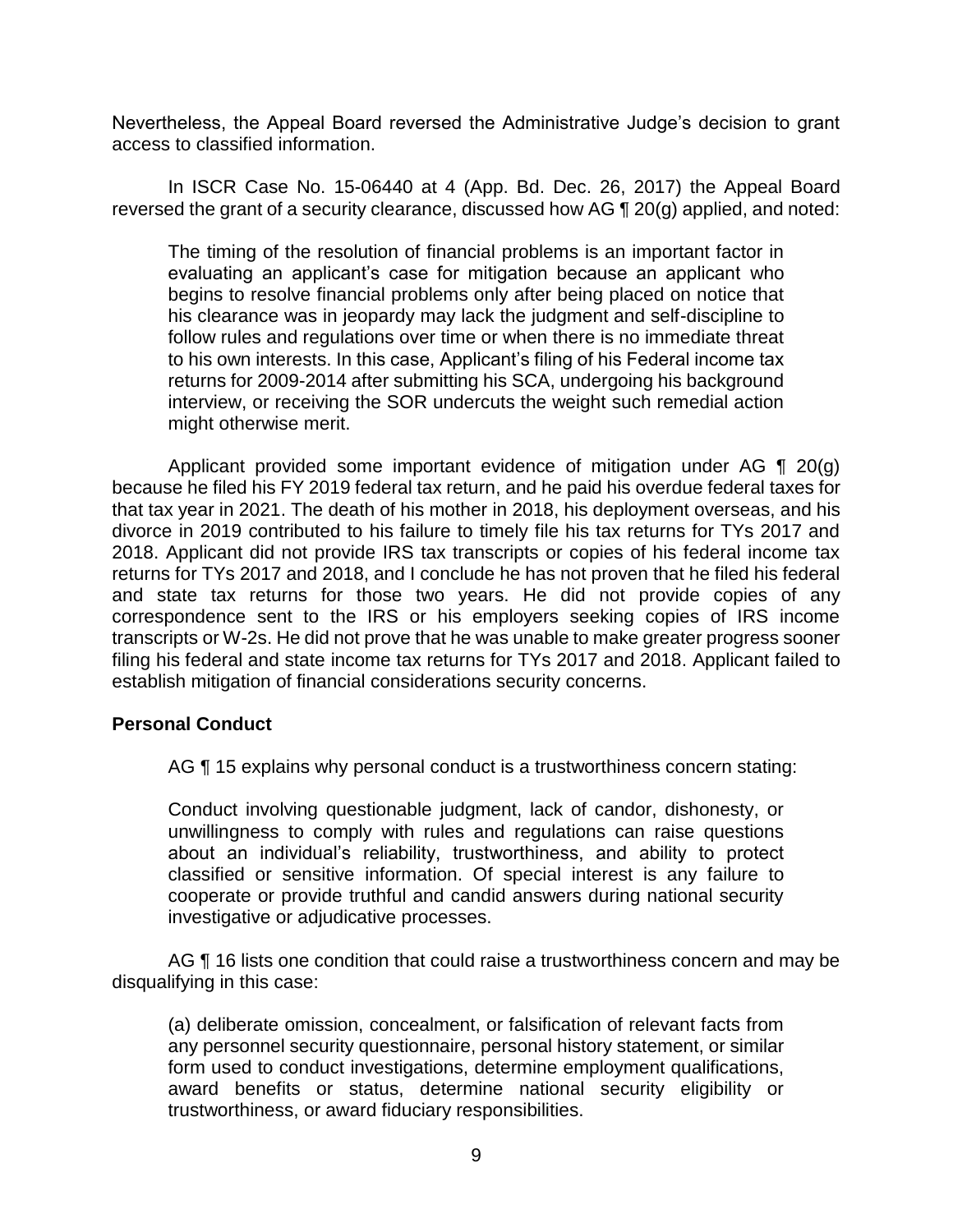The Appeal Board has cogently explained the process for analyzing falsification cases, stating:

(a) when a falsification allegation is controverted, Department Counsel has the burden of proving falsification; (b) proof of an omission, standing alone, does not establish or prove an applicant's intent or state of mind when the omission occurred; and (c) a Judge must consider the record evidence as a whole to determine whether there is direct or circumstantial evidence concerning the applicant's intent or state of mind at the time the omission occurred.

 ISCR Case No. 03-10380 at 5 (App. Bd. Jan. 6, 2006) (citing ISCR Case No. 02-23133 (App. Bd. June 9, 2004)). The Appeal Board indicated:

When evaluating the deliberate nature of an alleged falsification, a Judge should consider the applicant's *mens rea* in light of the entirety of the record evidence. *See, e.g.*, ADP Case No. 15-07979 at 5 (App. Bd. May 30, 2017). As a practical matter, a finding regarding an applicant's intent or state of mind may not always be based on an applicant's statements, but rather may rely on circumstantial evidence. *Id*. Additionally, the Appeal Board gives deference to a Judge's credibility determinations. Directive ¶ E3.1.32.1.

ADP Case No. 17-03932 at 3 (App. Bd. Feb. 14, 2019).

 Applicant admitted that he erred when he failed to disclose his failure to file his state and federal income tax returns for TYs 2017 and 2018. His explanation for not disclosing this information was his reliance on his spouse to file those tax returns. He mistakenly believed her when she said their tax returns were filed. I find Applicant's denial of intent to deceive the Government about filing his federal and state tax returns for TYs 2017, 2018, and 2019 to be credible. Personal conduct security concerns are refuted.

## **Whole-Person Concept**

 Under the whole-person concept, the administrative judge must evaluate an conduct and all the circumstances. The administrative judge should consider the nine adjudicative process factors listed at AG  $\P$  2(d): Applicant's eligibility for a security clearance by considering the totality of the Applicant's

 (1) the nature, extent, and seriousness of the conduct; (2) the circumstances surrounding the conduct, to include knowledgeable participation; (3) the frequency and recency of the conduct; (4) the individual's age and maturity at the time of the conduct; (5) the extent to which participation is voluntary; (6) the presence or absence of rehabilitation and other permanent behavioral changes; (7) the motivation for the conduct; (8) the potential for pressure, coercion, exploitation, or duress; and (9) the likelihood of continuation or recurrence.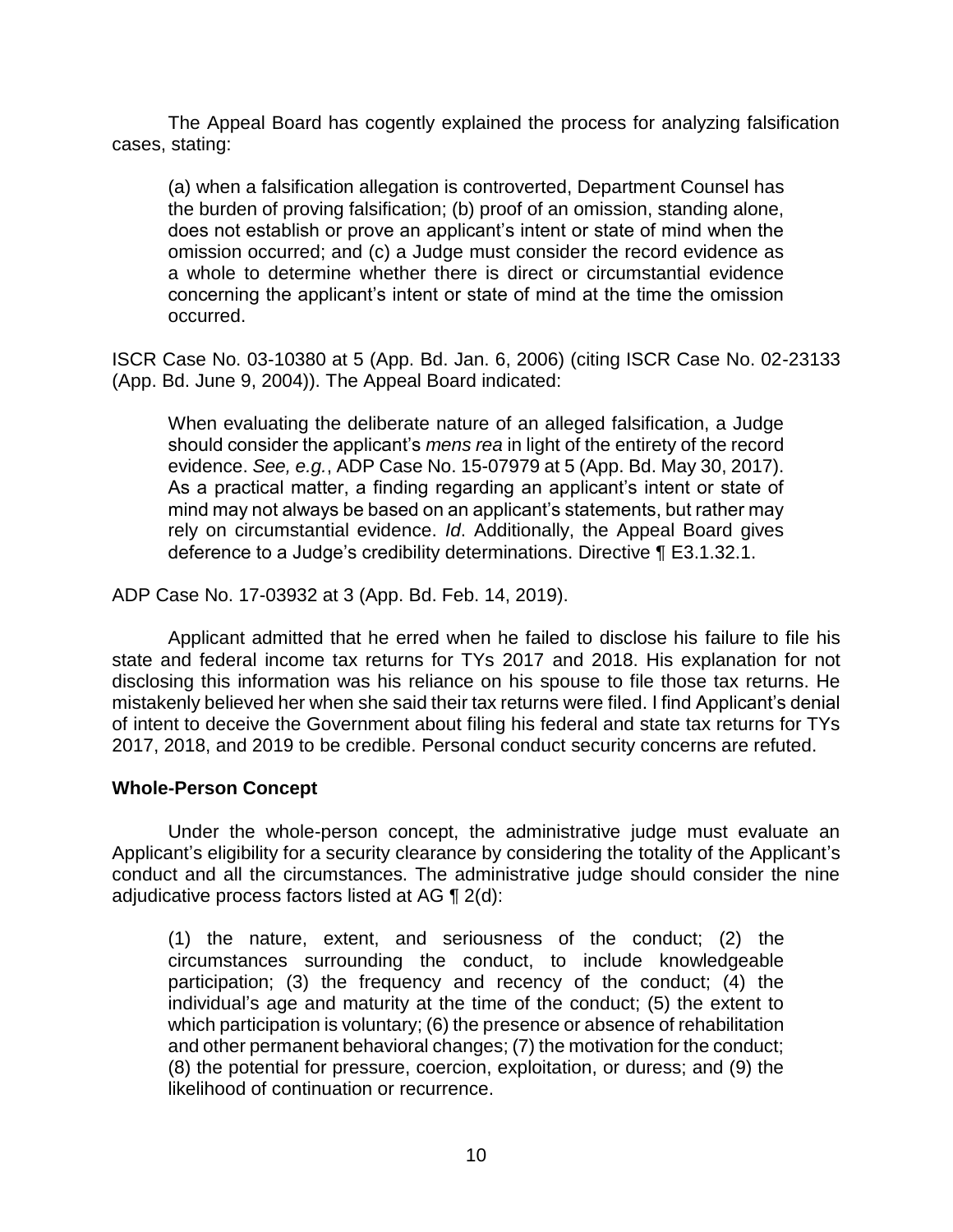clearance "must be an overall commonsense judgment based upon careful consideration of the guidelines" and the whole-person concept. My comments under Guidelines F and E are incorporated in my whole-person analysis. Some of the factors in AG ¶ 2(d) were Under AG ¶ 2(c), "[t]he ultimate determination" of whether to grant a security addressed under those guidelines but some warrant additional comment.

 Applicant is a 50-year-old supervisor of structures technicians. He has about 100 college credits. He served in the Air Force from 1989 to 2015. His first nine years were on active duty, and the remainder was in the National Guard and Reserve. He was a staff sergeant when he honorably retired from the Air Force. He received multiple awards and citations while he was in the Air Force. He was married from 1999 to 2019, and his two children are ages 10 and 19. Applicant is currently working overseas.

 Applicant has sufficient financial resources to pay his debts, including his taxes. The only area of financial irresponsibility is his history of failing to timely file his federal and state income tax returns for TYs 2017, 2018, and 2019. I have credited him with filing his federal and state tax returns for TY 2019, and with paying his taxes for that tax year. I am confident that he will diligently work to timely file his future tax returns. However, this is insufficient to establish full mitigation at this time.

 The Appeal Board's emphasis on security concerns arising from tax cases is instructive and binding on administrative judges. *See* ISCR Case No. 14-05794 at 7 (App. Bd. July 7, 2016) (reversing grant of security clearance and stating, "His delay in taking action to resolve his tax deficiency for years and then taking action only after his security clearance was in jeopardy undercuts a determination that Applicant has rehabilitated"). *See also* ISCR Case No. 14-03358 at 3, 5 (App. Bd. Oct. 9, 2015) (reversing grant of a security clearance, and stating "A security clearance represents an obligation to the Federal Government for the protection of national secrets. Accordingly, failure to honor other obligations to the Government has a direct bearing on an applicant's reliability, trustworthiness, and ability to protect classified information.").

 In ISCR Case No. 15-03481 at 3 (App. Bd. Sept. 27, 2016), the Appeal Board reversed the favorable decision of the administrative judge in a case where the applicant filed his 2009, 2010, and 2011 tax returns in February 2014 and his 2012 tax return in August 2015 all before the SOR was issued. The applicant in that case owed less than \$1,800 in federal income taxes for those four TYs at the time of the decision. *Id*. The Appeal Board found the timing of the filing of his tax returns to be an important factor stating:

Applicant did not resolve his tax filing delinquencies until after submission of his security clearance application and after undergoing his background interview. Taking action to resolve the delinquent tax filings well after the initiation of the security clearance process undercuts a determination that those actions constitute a good-faith effort to resolve the delinquencies. *Id*. at 5.